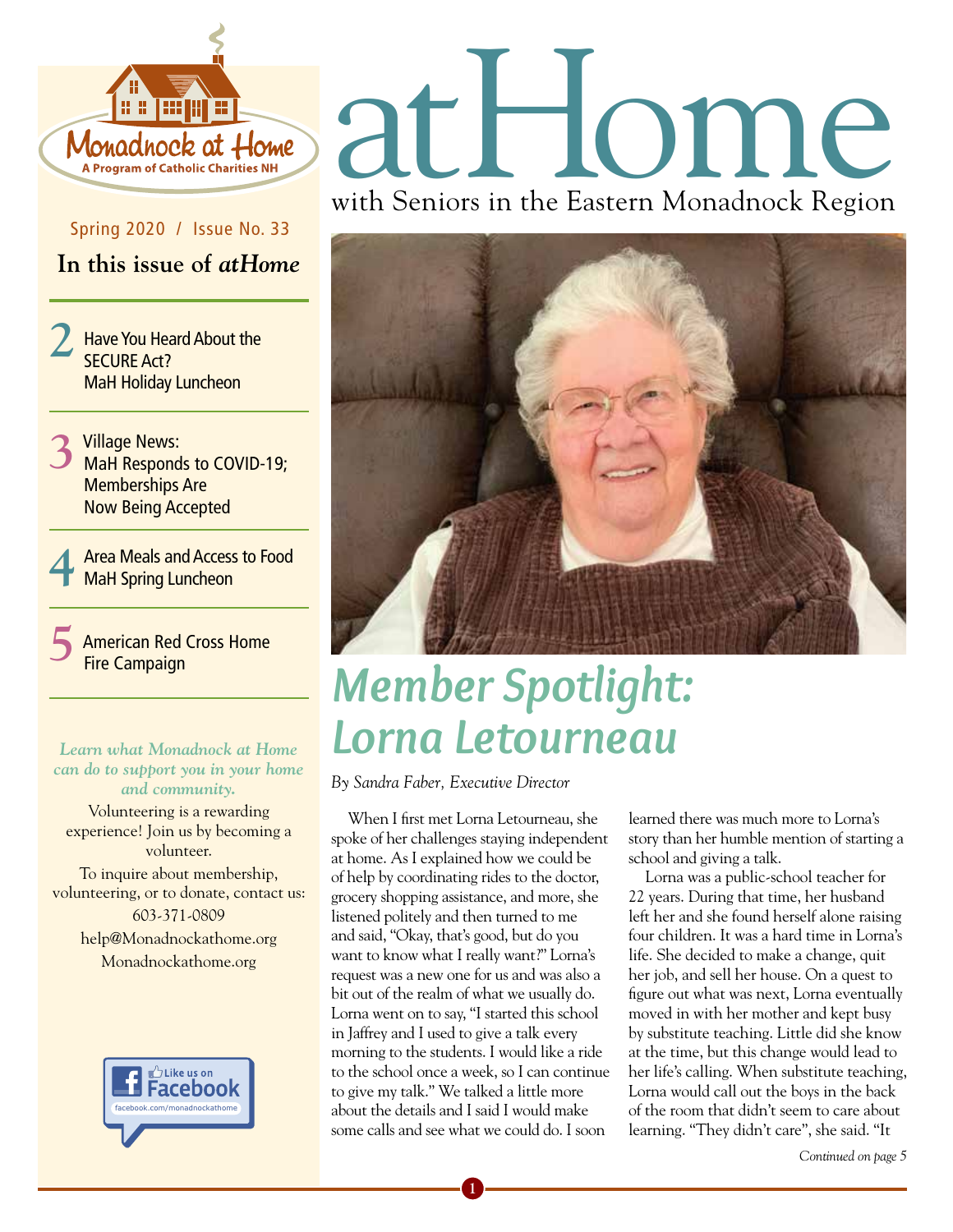## **Have You Heard About the Have You Heard About the SECURE Act? SECURE Act?**

*By Sandy King, MaH Newsletter Chair By Sandy King, MaH Newsletter Chair*

A new piece of legislation that affects A new piece of legislation that affects seniors was passed into law in December seniors was passed into law in December 2019. It's called the SECURE Act, which 2019. It's called the SECURE Act, which stands for Setting Every Community Up stands for Setting Every Community Up for Retirement Enhancement. Among its for Retirement Enhancement. Among its components are those pertaining to required components are those pertaining to required minimum distributions (RMDs), inherited minimum distributions (RMDs), inherited individual retirement accounts (IRAs), and individual retirement accounts (IRAs), and qualified charitable distributions (QCDs). qualified charitable distributions (QCDs). Let's take a look at each one of these facets. Let's take a look at each one of these facets.

#### **RMDs will staRt at age 72 insteaD RMDs will staRt at age 72 insteaD of age 70½ of age 70½**

Under the old rules, seniors were required Under the old rules, seniors were required to take their RMDs from traditional IRAs to take their RMDs from traditional IRAs and employer tax deferred accounts (such and employer tax deferred accounts (such as 401ks and 403bs) by April 1st of the year as 401ks and 403bs) by April 1st of the year following the one in which they turned 70½. following the one in which they turned 70½. As of January 1, 2020 the SECURE Act As of January 1, 2020 the SECURE Act changes the mandatory starting age to 72. changes the mandatory starting age to 72.

Note that if you turned 70½ in 2019 (i.e. Note that if you turned 70½ in 2019 (i.e. you were born before July 1, 1949), you still you were born before July 1, 1949), you still need to take your RMD for 2019 by April need to take your RMD for 2019 by April 1, 2020. Furthermore, if you're currently 1, 2020. Furthermore, if you're currently taking your RMD because you are over age taking your RMD because you are over age 70½, you must continue to do so. Only 70½, you must continue to do so. Only those folks who will turn 70½ in 2020 (born those folks who will turn 70½ in 2020 (born on or after July 1, 1949 or later) can wait on or after July 1, 1949 or later) can wait until age 72. until age 72.

#### **ContRibuting to youR tRaDitional ContRibuting to youR tRaDitional iRa afteR age 70½ iRa afteR age 70½**

Beginning in 2020 and as long as you Beginning in 2020 and as long as you have earned income, the SECURE Act have earned income, the SECURE Act allows you to contribute to your traditional allows you to contribute to your traditional IRA in the year you turn 70½ and beyond. IRA in the year you turn 70½ and beyond.

#### **inheRiteD RetiReMent aCCounts inheRiteD RetiReMent aCCounts**

Prior to the new law, a non-spouse Prior to the new law, a non-spouse beneficiary could take distributions over beneficiary could take distributions over the course of their life expectancy, allowing the course of their life expectancy, allowing them to "stretch" out their distributions. them to "stretch" out their distributions. Commonly called the Stretch IRA, this Commonly called the Stretch IRA, this former provision allowed one's funds to former provision allowed one's funds to potentially grow tax free for decades. With potentially grow tax free for decades. With the SECURE Act, that provision has been the SECURE Act, that provision has been eliminated. Now, non-spouse beneficiaries eliminated. Now, non-spouse beneficiaries must withdraw all funds within ten years must withdraw all funds within ten years of the death of the original account owner. of the death of the original account owner. Note that there are exceptions for disabled Note that there are exceptions for disabled beneficiaries, those not more than ten years beneficiaries, those not more than ten years younger than the account owner as well as younger than the account owner as well as minor children (until they reach the age minor children (until they reach the age of maturity). of maturity).

If you've already inherited a Stretch If you've already inherited a Stretch IRA or similarly qualified account, there's IRA or similarly qualified account, there's no need to worry. The new changes in the no need to worry. The new changes in the SECURE Act only apply to someone who SECURE Act only apply to someone who dies as of January 1, 2020 or later. dies as of January 1, 2020 or later.

#### **QualifieD ChaRitable DistRibutions QualifieD ChaRitable DistRibutions**

A QCD occurs when someone who is A QCD occurs when someone who is at least age 70½ has his or her IRA make at least age 70½ has his or her IRA make a distribution directly to a public charity. a distribution directly to a public charity. There is no tax deduction for making the There is no tax deduction for making the distribution, yet income on the distribution distribution, yet income on the distribution is not taxed either, making it the perfect is not taxed either, making it the perfect pre-tax donation. In addition, the QCD pre-tax donation. In addition, the QCD counts toward the owner's RMD and is counts toward the owner's RMD and is limited to \$100,000 per year. limited to \$100,000 per year.

Please note that contributions to a Please note that contributions to a traditional IRA after age 70½ affects your traditional IRA after age 70½ affects your QCD cap and should be explored with a QCD cap and should be explored with a financial professional if you are interested in financial professional if you are interested in pursuing a donation of this sort. pursuing a donation of this sort.

#### **otheR pRovisions otheR pRovisions**

The SECURE Act also has ramifications The SECURE Act also has ramifications in other areas. For instance, on the in other areas. For instance, on the education front, the definition of qualified education front, the definition of qualified expenses has been expanded under Section expenses has been expanded under Section 529 Plans. And for those considering 529 Plans. And for those considering adopting a child or expecting a newborn, adopting a child or expecting a newborn, there's now a penalty exception for taking there's now a penalty exception for taking money out of retirement accounts to help money out of retirement accounts to help pay for associated costs. pay for associated costs.

Overall, the SECURE Act, like much Overall, the SECURE Act, like much legislation, is complex and the intention of legislation, is complex and the intention of this article is solely to point out major areas this article is solely to point out major areas that may impact seniors. My best advice that may impact seniors. My best advice is to consult your financial advisor if you is to consult your financial advisor if you want to learn more or think that any of the want to learn more or think that any of the changes mentioned herein could affect your changes mentioned herein could affect your fiscal affairs.

**2 3 4**

**2 3 4**



*Members Enjoying a Holiday Luncheon and Indoor Golf at the Hilltop Golf Course in December Members Enjoying a Holiday Luncheon and Indoor Golf at the Hilltop Golf Course in December*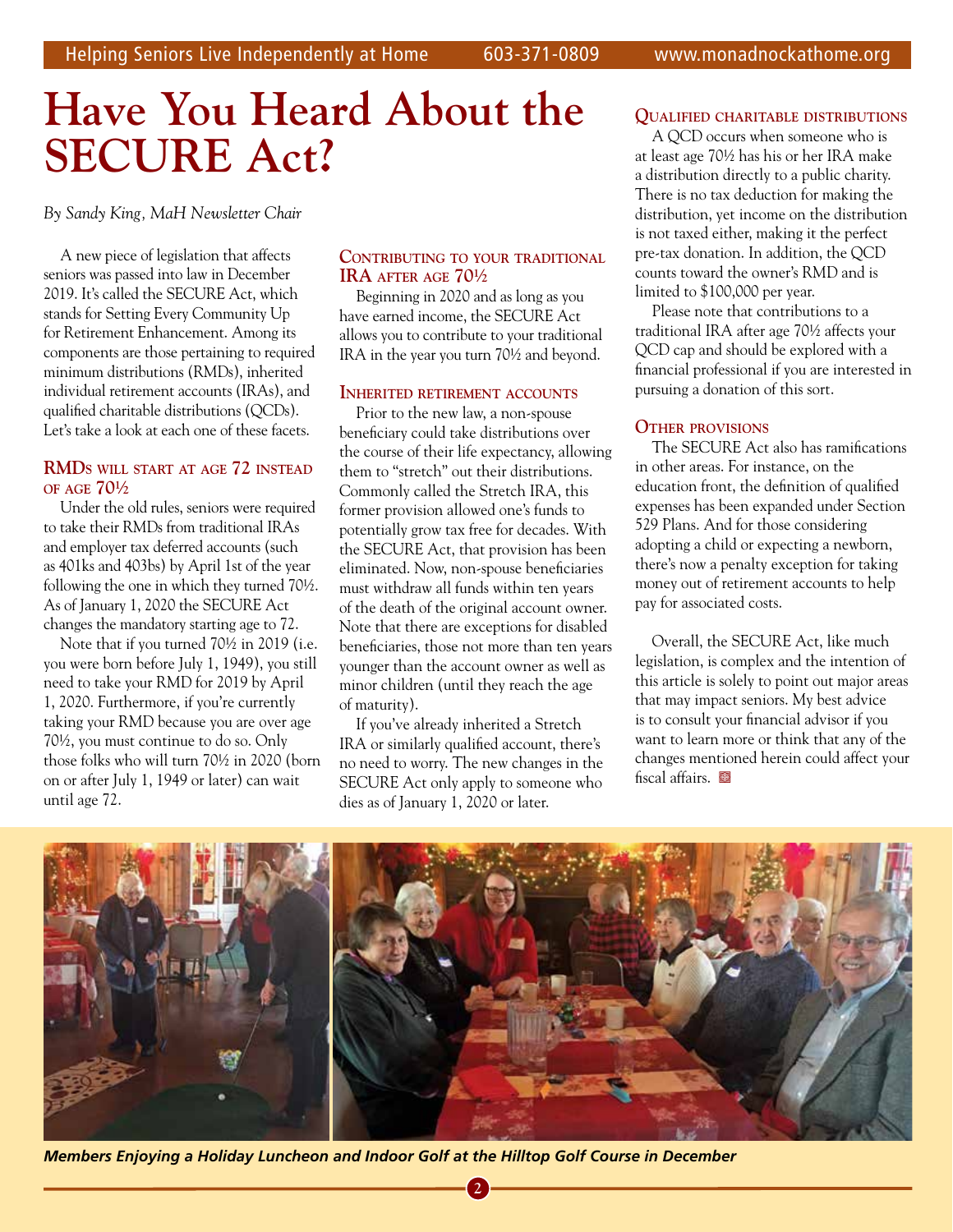

## *Village News*

*By Sandra Faber, Executive Director* 

Greetings, just before going to press with this edition of *At Home*, the COVID-19 virus escalated, warranting schools and restaurants to close and all citizens to practice social distancing. Because of this, some of our content such as community dining options are no longer options, but will be applicable once things return to normal. As I am sure you have heard, the Coronavirus can have a more serious effect on the senior population. The Center for Disease Control (CDC) recommends that seniors stay out of crowds, minimizing exposure.

As I am sure you know by now, our social programs have been suspended. In addition, many area restaurants are closed and are offering take-out orders instead. More information can be found on the enclosed insert.

During this time, for your own good health, we ask that you postpone all non-essential requests such as small handy man needs until a later date. We continue to provide essential rides to doctor appointments and help you access essential food, medication, and personal items. We are checking in with all members twice per week and will be providing virtual social opportunities. It is easy to feel isolated in a time like this, so please make sure you make contact via phone or videocall to a friend or loved one each day. Mid-March, we mailed the Monadnock

at Home membership directory to all members. We encourage you to reach out to fellow members for social conversation.

It is important to heed the advice of health officials and stay at home, avoiding crowds as much as possible. We will do our best to coordinate volunteers to pick up needed items. We are so grateful to our volunteers for their support! We could not do what we do without them!

Do not hesitate to call us with questions or if you would just like to reach out to someone. We are here for you and we will get through this. Stay well!

### *Exceptional* Service. *Exceptional* Experience.



Cathy Cambal-Hayward 603-371-1902 cch@masiello.com

Better Homes and Gardens Real Estate The Masiello Group 95 Grove Street, Peterborough, NH **|** Off ice: 924-8373

### *Memberships are now being accepted*

For more information call 603-371-0809 or visit our website MonadnockatHome.org





*Our MissiOn The Mission of Monadnock at Home is to provide seniors of the Monadnock Region with the support and practical means to live and thrive in their homes and communities.*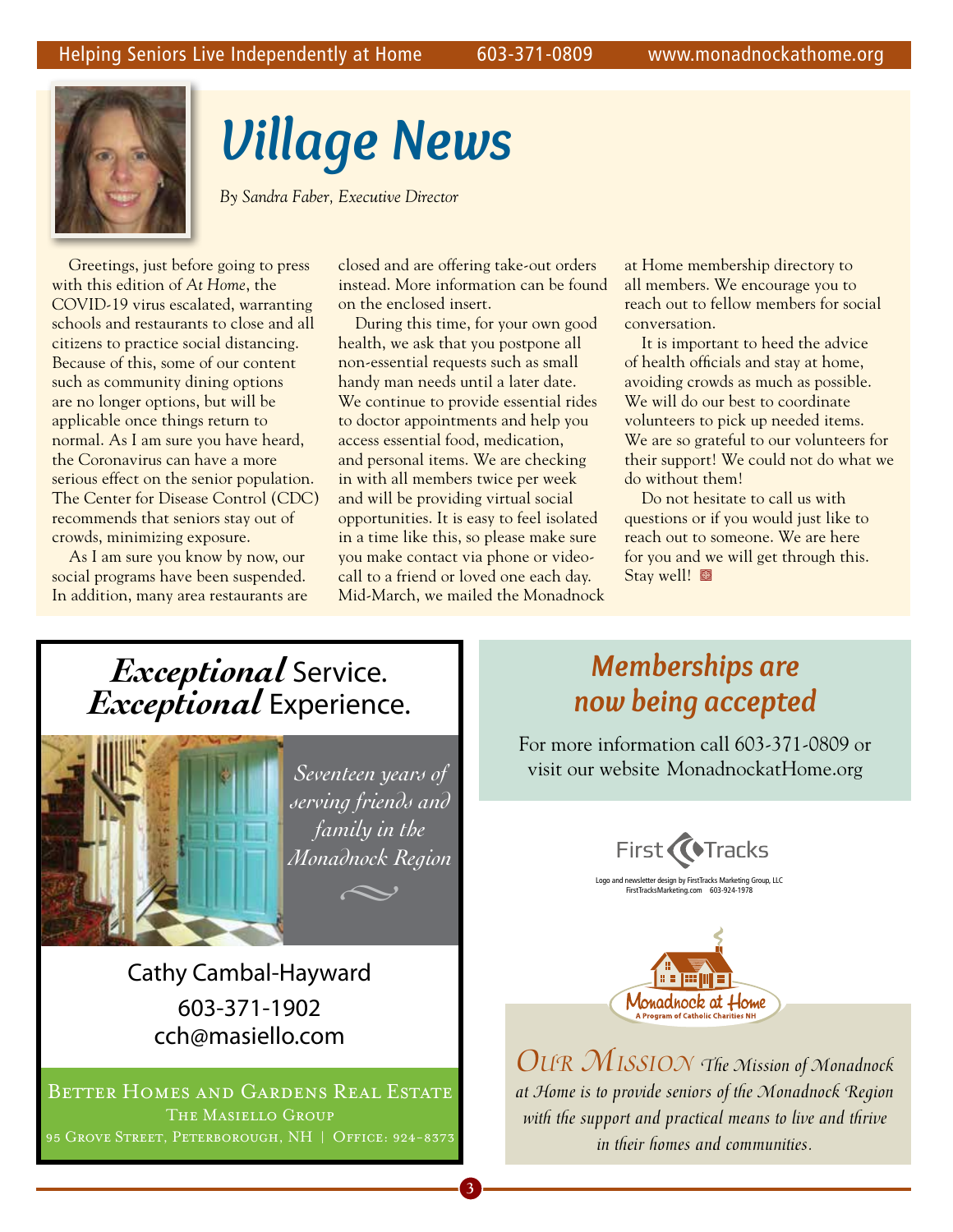## **Area Meals and Access to Food**

**NOTE: This article should be used as a reference once the COVID-19 virus threat has ended. The resource flyer included with this newsletter alerts you to take-out options that are available at this time. Please follow the advice of the Center for Disease Control (CDC) and limit your exposure to others.** 

**Don't feel like cooking? There are many great opportunities to get out into the community and receive a delicious meal for free or a small donation. Please refer to the insert included with this newsletter for more details on these local food opportunities.**

COMMUNITY SUPPERS or lunches are a great way to get out, eat a home cooked meal that you don't have to prepare, see some neighbors, and meet some new people. As you will see from the listing, you can go to one of our surrounding towns any night, Monday through Friday and attend a supper. They are open to all community members. Let us know if you need a ride to these suppers and we will help with the coordination.

**SENIOR LUNCHES** are also offered locally. Home Health Care and Community Services (HCS) provides lunch for \$3, Monday through Friday at noon at the VFW in Jaffrey. The Peterborough Recreation Department offers senior lunches on Fridays from 10am-1pm at the Recreation Center. Lunch is served at 11:30am for \$8.

**2 3 4**



MEALS ON WHEELS is a great option for seniors who have limitations that make it hard to prepare a meal or access groceries. A \$3 donation is suggested.

FOOD PANTRIES Our area also works hard to ensure income does not prevent access to food. Many towns have a food pantry that offers basic food to people in need. Refer to the insert for contact information by town.

Please let us know if you have any questions about any of these resources.

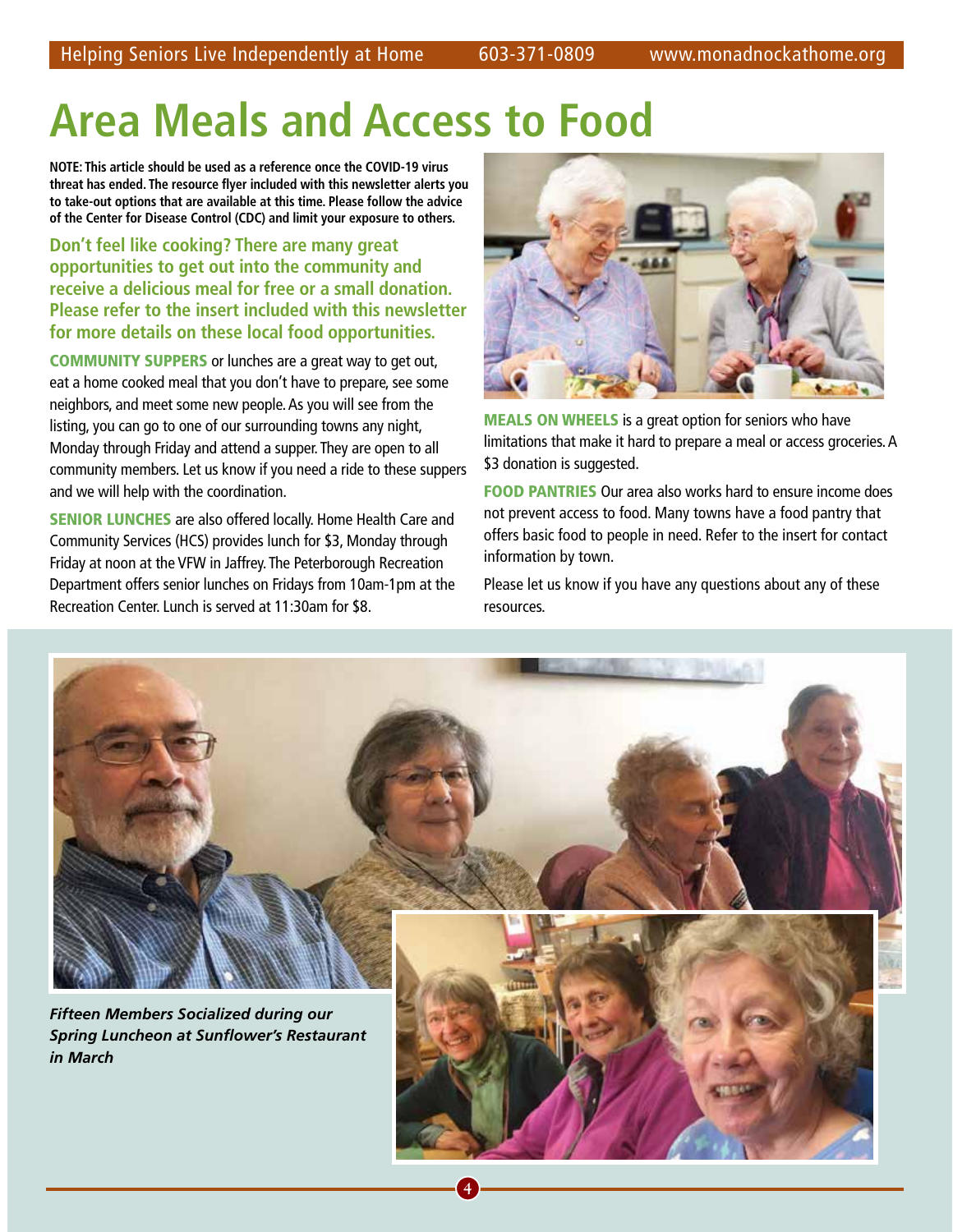*"Member Spotlight" Continued from page 1*

was sad and I wanted to do something about it." Around this same time Lorna was approached by a wealthy man she knew from church asking Lorna if she would tutor his high school age son and maybe a few other kids he knew. Soon, ideas were swirling in Lorna's head and with a few good connections, Lorna was able to start Victory High School, which would soon become a certified private high school. This school would be for kids like the boys she noticed in the back of the room, kids who struggled in school or had issues at home. Lorna's idea was to have the students go to school in the morning and then work in the afternoon while receiving academic credit.

One morning she woke up and knew that the key to helping these kids was instilling morals and values. She decided that each morning she would talk on a moral or a value that pertained to high school kids. Looking back she says, "that was the moment lives were changed." Lorna knew that there would be kids that she just couldn't reach, but for many, "just a little bit of love every morning made a difference." The school grew. She added teachers and Lorna stepped into the role of principal while continuing her morning talks. These kids had a tough life and Lorna's innovative ideas, like field trips to a jailhouse and meeting the judge, would be the difference they needed.

Thirty years later, Lorna says she only retired (at the age of 82) because of her eyesight issues. As I listened to Lorna tell her story with her hand on her heart and a smile on her face, I needed to know… does she still keep in touch with any of them? Does she know how any of them are doing now, 30 years later? I didn't have to ask. With great pride, Lorna told of an encounter she had with a woman who turned out to be the stepmother of one of her most challenging students, but one she never gave up on. His stepmom thanked Lorna and told her that he had completely changed his ways and Lorna had been the influence he needed. Surely, Lorna's influence has changed many lives. These kids were touched by unexpected kindness. She was tough on them, but fair. She didn't give up on them. She was an example to them and she believed in them.

Once a week Monadnock at Home volunteer Chris Gallagher picks up Lorna and brings her to Victory High School where she gives her talk on morals and values. When they leave they go to the grocery store and then back to her home in Dublin. Monadnock at Home has given Lorna rides, helped her shop, troubleshooted tech devices, delivered hot soup and with the help of big-hearted volunteer Chris, enabled her to continue, after more than 50 years in education, to make a difference in young people's lives with "just a little bit of love".  $\blacksquare$ 

## **American Red Cross Home Fire Campaign**

Daylight savings has traditionally been a time when you change the batteries in your smoke detectors. Nowadays, many detectors have sealed batteries and are meant to be replaced every 10 years.

The American Red Cross will install free smoke detectors in the homes of seniors in NH & VT through its Home Fire Safety Campaign. The campaign is meant to target individuals who are unable to install the detectors themselves. The installation is done by Red Cross volunteers. As this is an all-volunteer effort, there could be a wait time. However, they do their best to contact you as soon as possible.

If you would like to schedule an installation, visit the Red Cross website at redcross.org/nhvt/in-home-smoke-alarm and submit a form. Alternatively, you can call 800-464-6692 or let us know you are interested and we can assist you in submitting the form online.

Also, if any Monadnock at Home volunteers are interested in getting involved in this program please let us know. The Red Cross could use more volunteers, and once trained you would be installing in your local area.